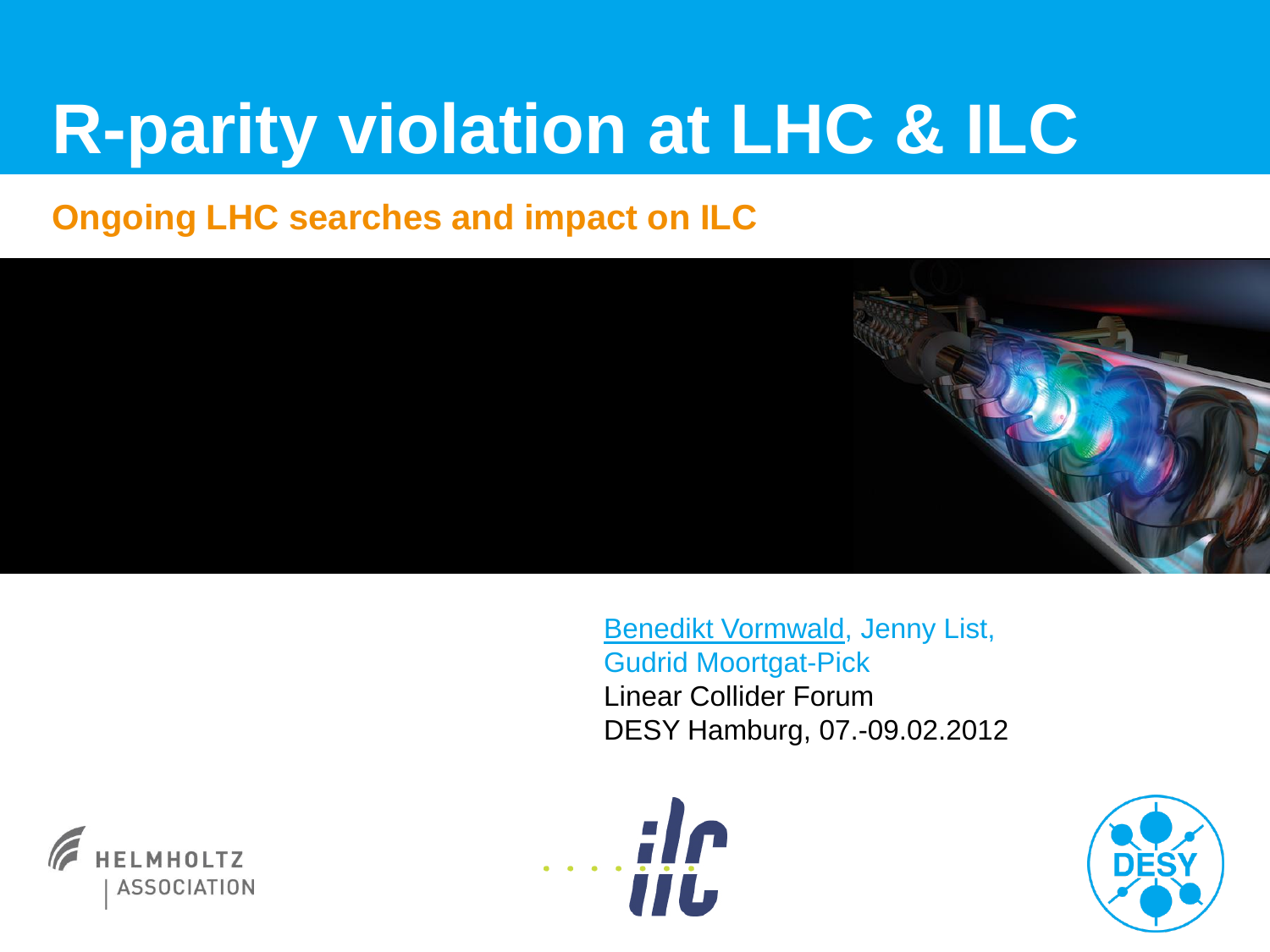# >R-parity violation

# >Ongoing RPV searches at LHC and impact on ILC studies

## >Status of ILC RPV analysis

## >Conclusion

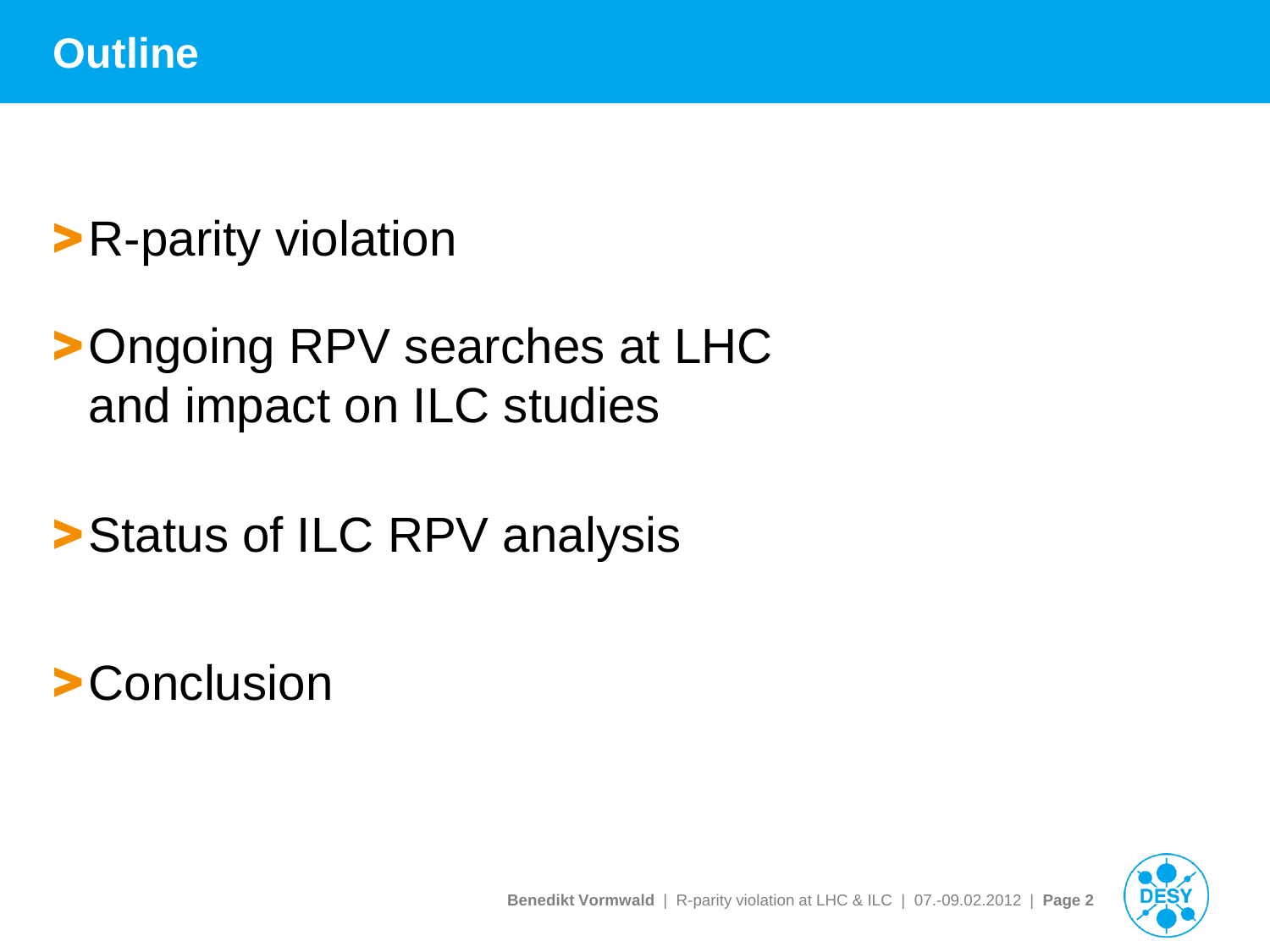### **MSSM Superpotential**

$$
W = h_U^{ij} \hat{Q}_i \cdot \hat{H}_u \hat{U}_j + h_D^{ij} \hat{Q}_i \cdot \hat{H}_d \hat{D}_j + h_E^{ij} \hat{L}_i \cdot \hat{H}_u \hat{R}_j - \mu \hat{H}_d \cdot \hat{H}_u
$$

additional allowed terms:

$$
W_{\Delta L=1} = \lambda^{ijk} \hat{L}_i \cdot \hat{L}_j \hat{R}_k + \lambda^{ijk} \hat{L}_i \cdot \hat{Q}_j \hat{D}_k + \mu^i \hat{L}_i \cdot \hat{H}_u
$$
  

$$
W_{\Delta B=1} = \lambda^{i} \sum_{k} \hat{D}_j \hat{D}_k
$$

 $\rightarrow$  most general gauge-invariant and renormalizable superpotential

### **What is R-parity?**

- *B* and *L* violating terms allowed in superpotential ( $\Leftrightarrow$  SM)
- *B* and *L* violation never observed
- $\rightarrow$  introduce new symmetry which is a combination of *B*, *L* (and *S*)

$$
\boxed{P_R = (-1)^{3B+L+2S}} \implies \text{SM particles: } P_R = +1
$$
  

$$
\implies \text{SUSY partners: } P_R = -1
$$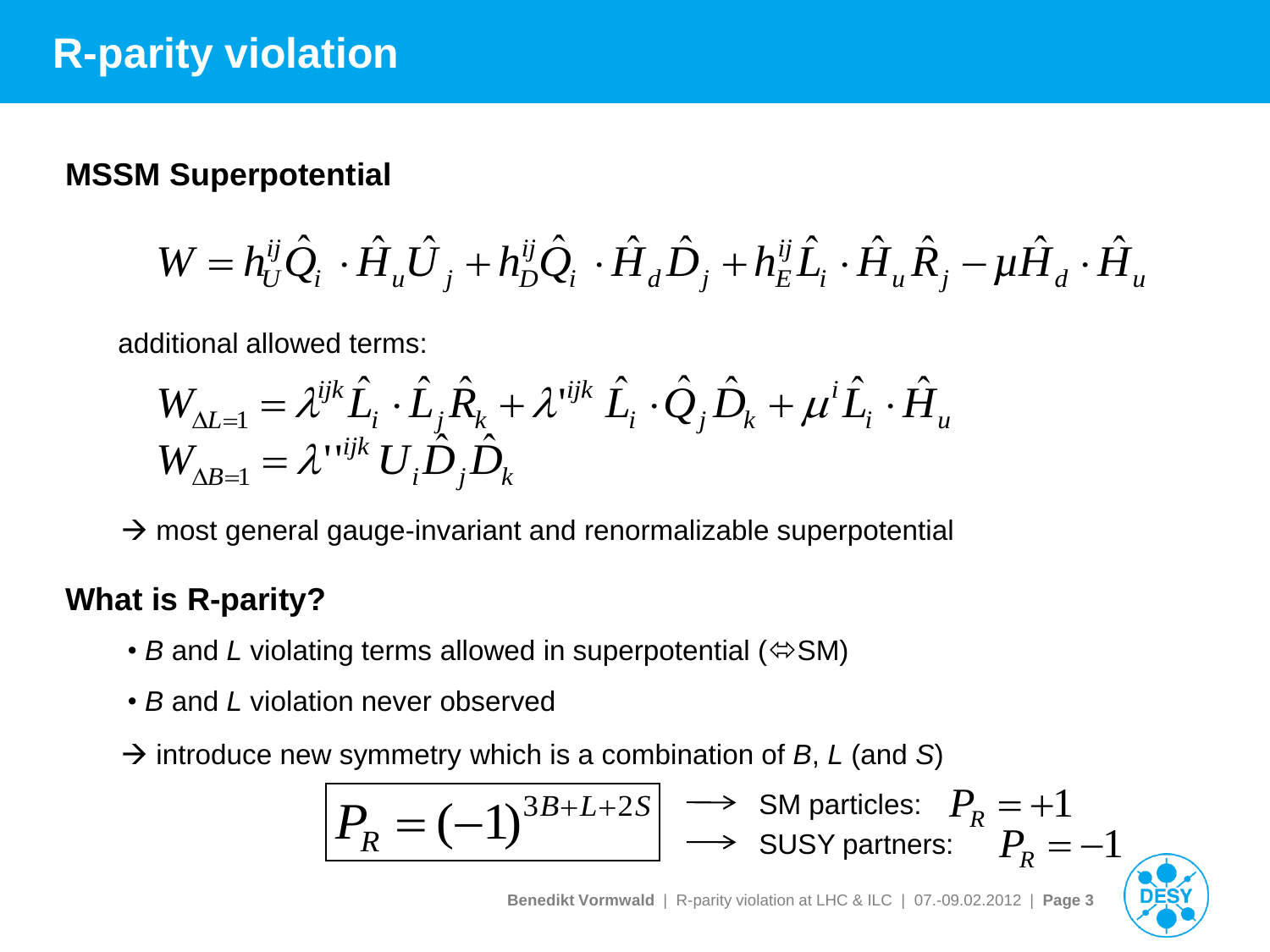### **R-parity violation**

#### **Consequences of conservation**

- Δ*B*≠0 and Δ*L*≠0 prohibited
- sparticles can only be produced in pairs
- SUSY decay products contain odd number of LSPs
- 

#### **How to break R-parity?**



experimental bounds: e.g. proton decay

- strong bounds on λ"⋅λ"
- in good approximation:
	- → only break either *B* or *L*

• **strong** R-parity violation: decay topology of SUSY particles completely changes

• **weak** R-parity violation: only decay of (long-lived) LSP to SM particles



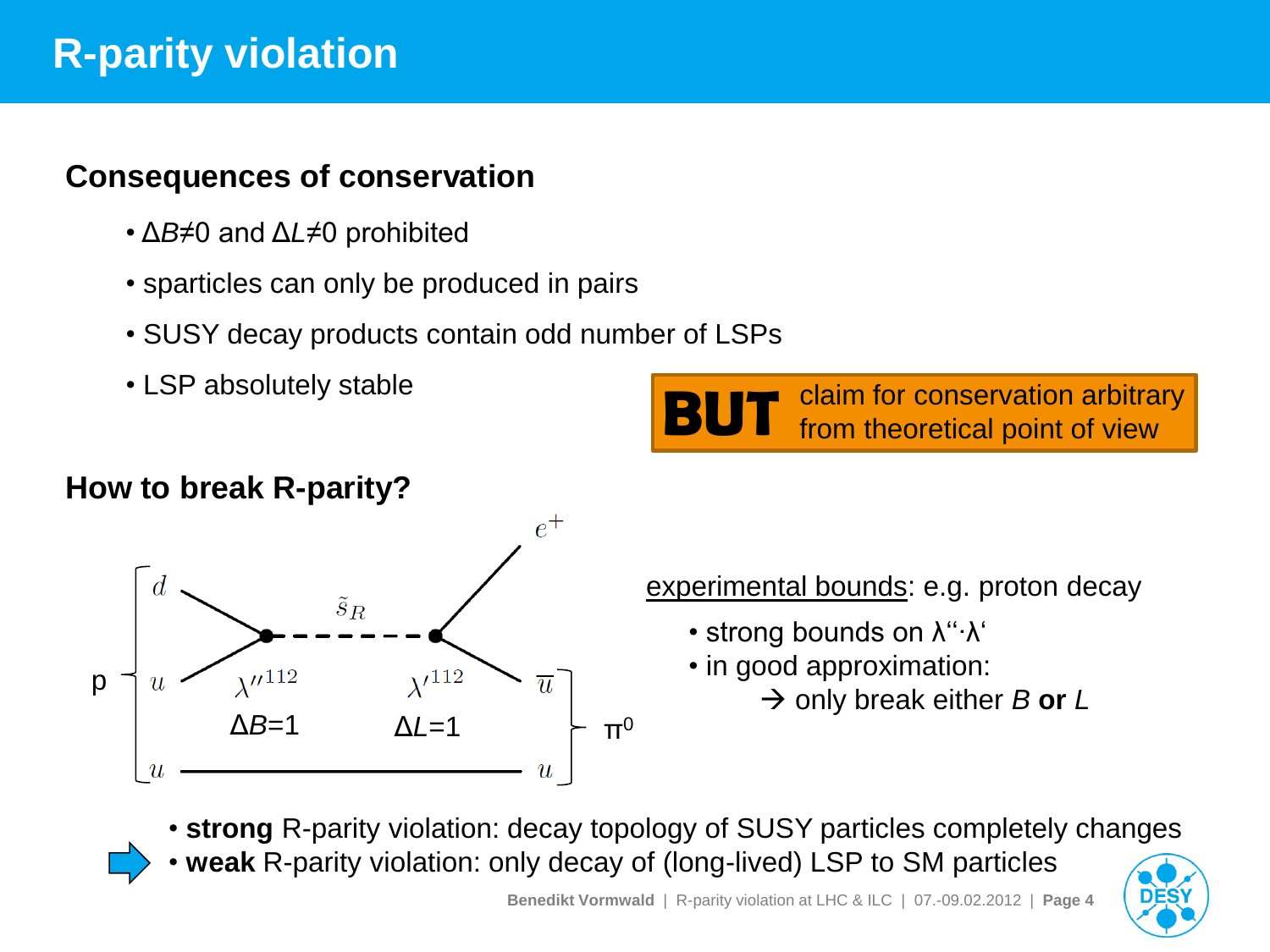### **R-parity violation**

#### **Some facts of bilinear R-parity violation**

- **largest neutrino mass** at tree level
- **2 mixing angles** at tree level
- *e* remaining masses/angles at 1-loop-level
- **correct scales** of mass differences Δm<sub>ij</sub><sup>2</sup>

$$
m_{\upsilon} = \frac{M_1 g^2 + M_2 g^2}{4 \det M_{\chi^0}} |\vec{\Lambda}|^2
$$

$$
\tan \theta_{23} = \frac{\Lambda_{\mu}}{\Lambda_{\tau}} \left[ \tan \theta_{13} = -\frac{\Lambda_e}{\sqrt{\Lambda_{\mu}^2 + \Lambda_{\tau}^2}} \right]
$$

### **How is that connected to colliders?**

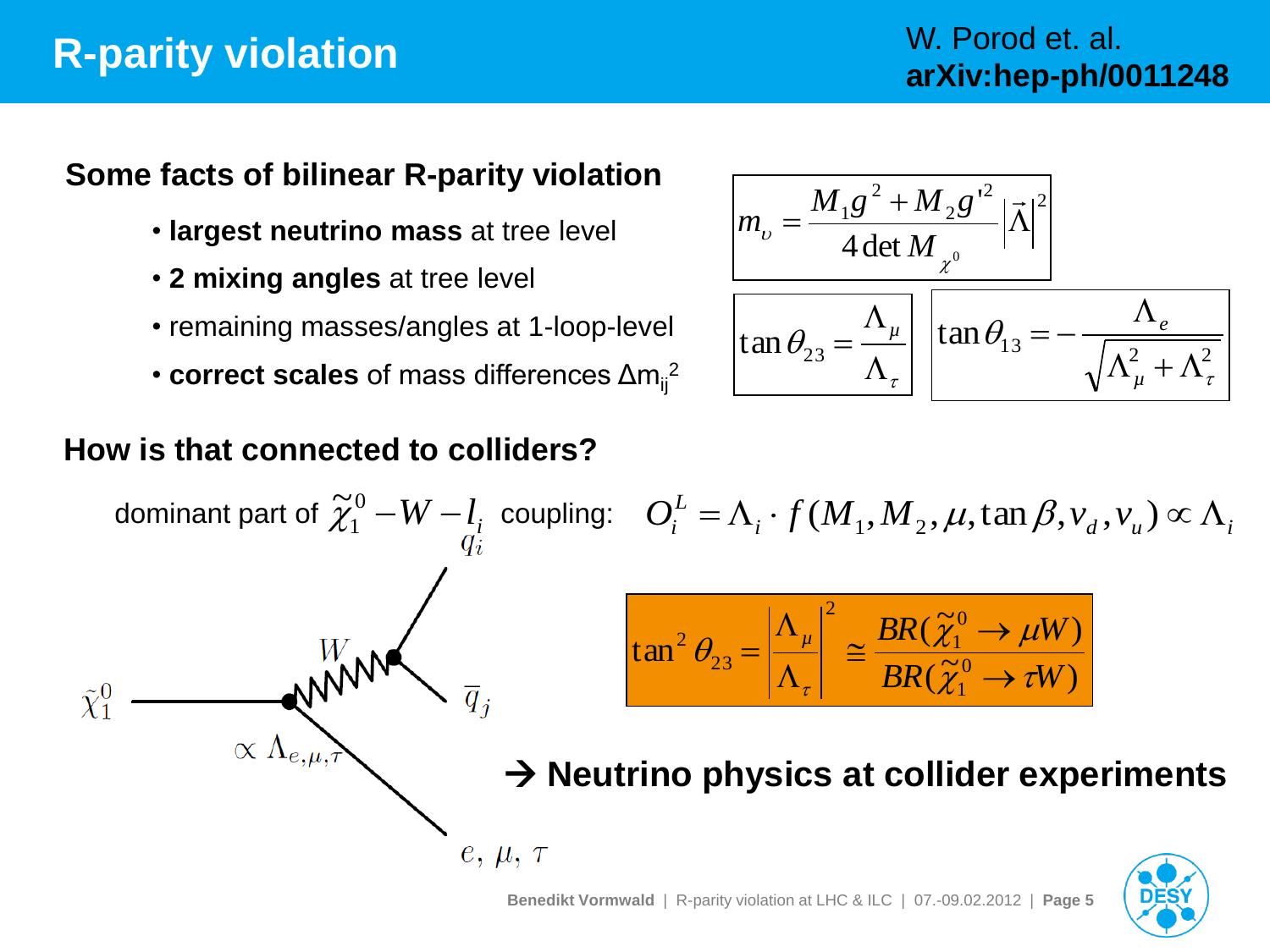#### **Searches for supersymmetry with respect to bRPV**



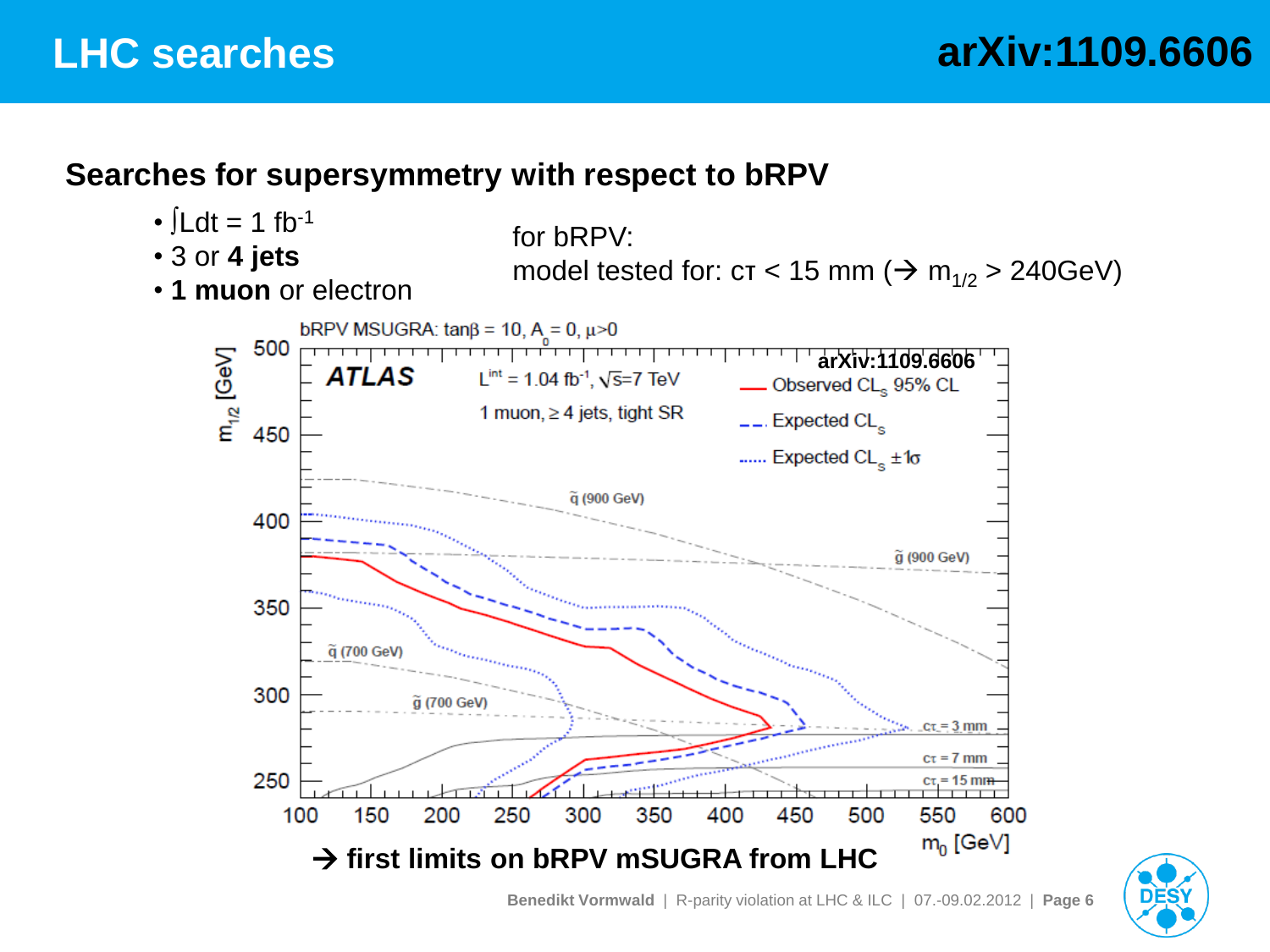### **Impact on ILC**

 $\sigma(\widetilde{\chi}^0_1\,\widetilde{\chi}^0_1)\times \text{BR}(\widetilde{\chi}^0_1\rightarrow \text{W}\,\mu)$ 

 $\frac{1}{2}$ <br> $\frac{1}{2}$ <br> $\frac{1}{2}$ <br> $\frac{1}{2}$ <br> $\frac{1}{2}$ <br> $\frac{1}{2}$ <br> $\frac{1}{2}$ <br> $\frac{1}{2}$ <br><br> $\frac{1}{2}$ 

400

350

300

250

 $200$ 

150 <del>L</del><br>1500

150

200

250

300

#### **Searches for supersymmetry with respect to bRPV**

- LHC probes colored sector of theory "*...squark = gluino masses below 760 GeV are excluded*"
- increasing squark mass  $\rightarrow$  drop of cross section
- exclusions for small  $m_{1/2}$  much harder to achieve than for RPC SUSY model

350

400

450

500

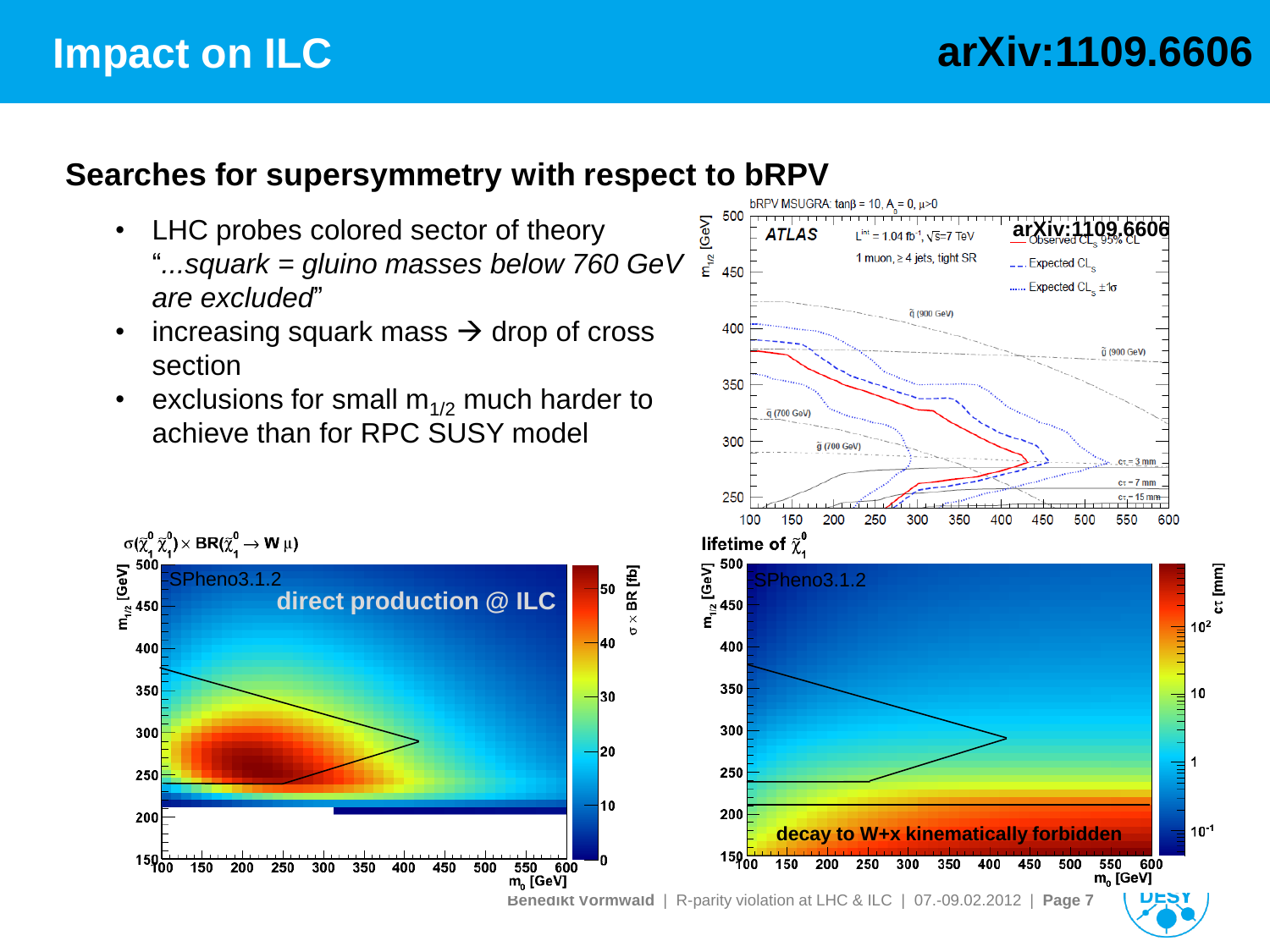### **LHC searches**

### **arXiv:1109.2242**

#### **Dedicated displaces vertex search**



2010 data  $\rightarrow$   $\int$ Ldt = 33 pb<sup>-1</sup>

search for:

- $|z_{\text{DV}}|$  < 300mm, 4mm <  $r_{\text{DV}}$  < 180mm
- $\cdot$  1 high-p<sub>t</sub> muon

background free analysis ( $N_{BG}$ <0.03)



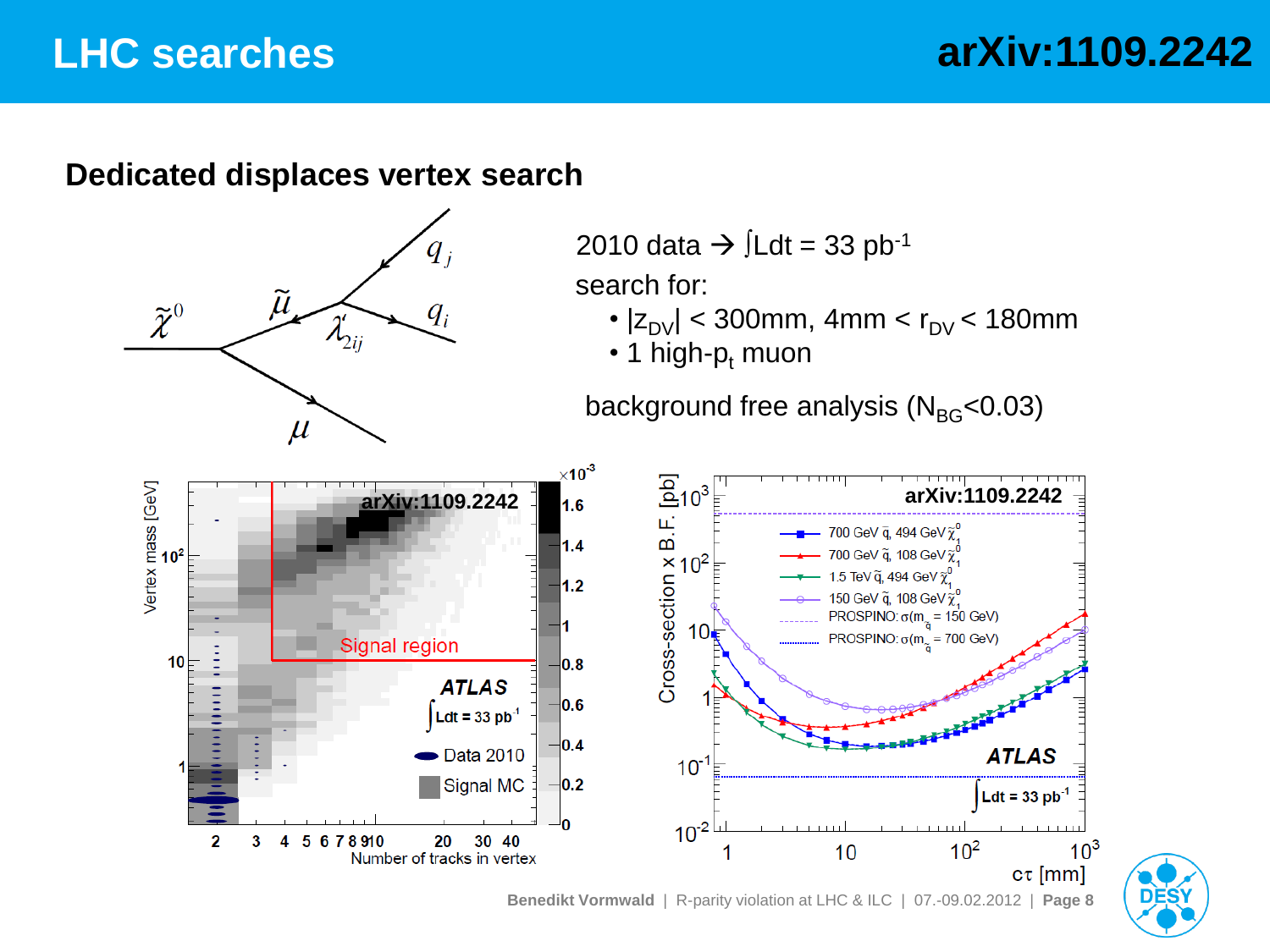### **Impact on ILC**

#### **Dedicated displaces vertex search**



- consider ILC-friendly case  $\rightarrow$  light neutralino (red curve)
- even with higher statistics LHC sensitive to  $cr=[1mm;12mm]$  for  $m_{square}=700GeV$
- not sensitive in case of high squark masses and large cτ

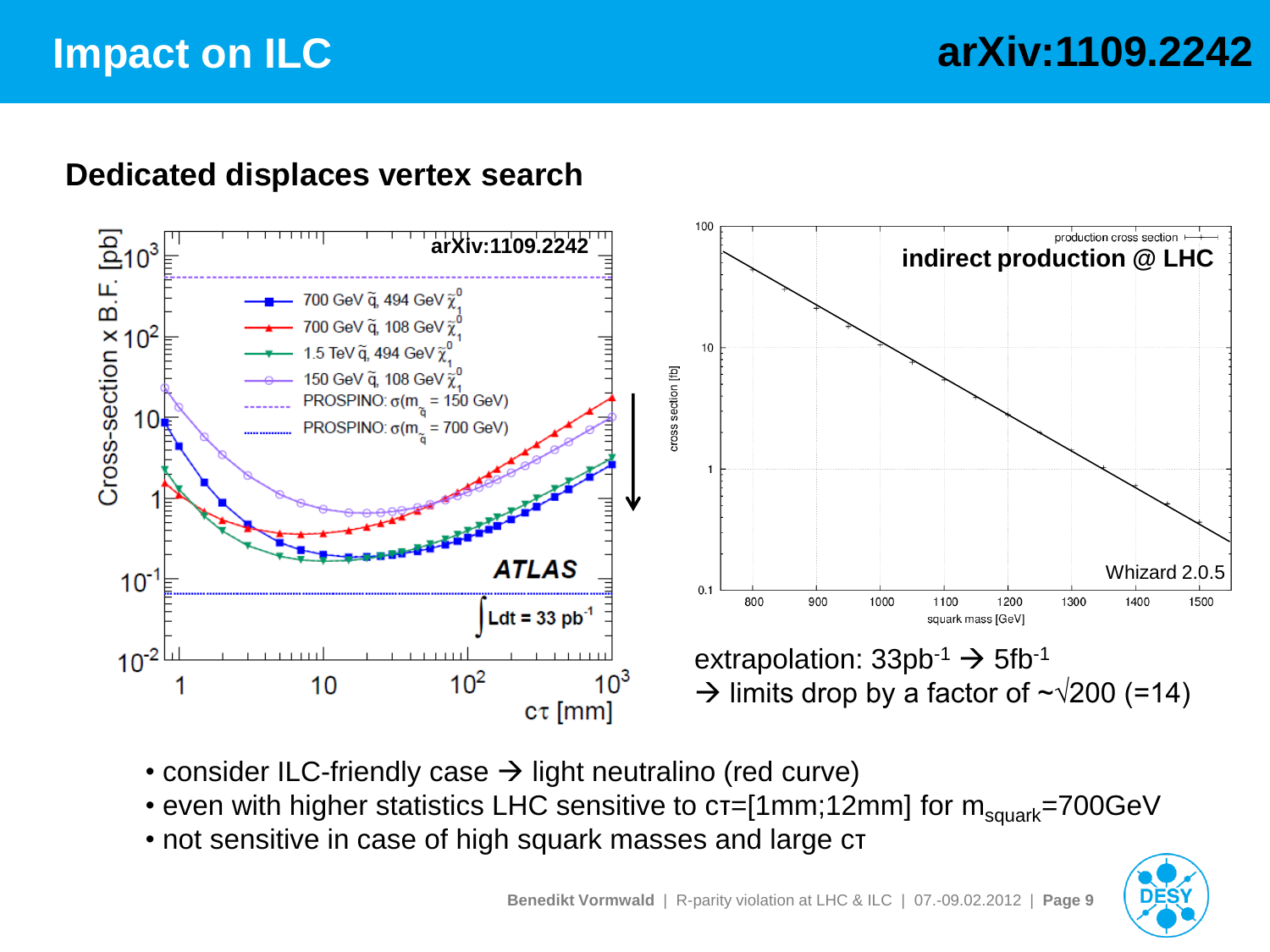#### **Direct production @ ILC**

direct production cross section @ILC two orders of magnitudes higher than @LHC

**example point:**  $m_0 = 500$  GeV,  $m_{1/2} = 230$  GeV, tan( $\beta$ ) = 10, sign( $\mu$ ) = +, A<sub>0</sub> = 0 GeV

$$
\begin{aligned}\n\mathbf{m}(\widetilde{\chi}_1^0) &= 90 \text{ GeV} \\
\mathbf{r} &= 19.07 \text{mm} \\
\mathbf{r} &= 19.07 \text{mm} \\
\mathbf{r} &= 0.42 \\
\mathbf{r} &= 0.38\n\end{aligned}
$$

beam polarization  $\sqrt{s}$  = 500GeV:

| $\sim$<br>,,,,,,,,, |                    |                                                                                |
|---------------------|--------------------|--------------------------------------------------------------------------------|
| $P(e^+)$            | P(e <sub>1</sub> ) | σ(ee $\bm{\rightarrow}\widetilde{\bm{\chi}}_1^0\widetilde{\bm{\chi}}_1^0$ [fb] |
| $+0.3$              | $-0.8$             | 9                                                                              |
| $-0.3$              | $-0.8$             | 13                                                                             |
| $\bf{0}$            | 0                  | 44                                                                             |
| $+0.3$              | $+0.8$             | 55                                                                             |
| $-0.3$              | $+0.8$             | 101                                                                            |

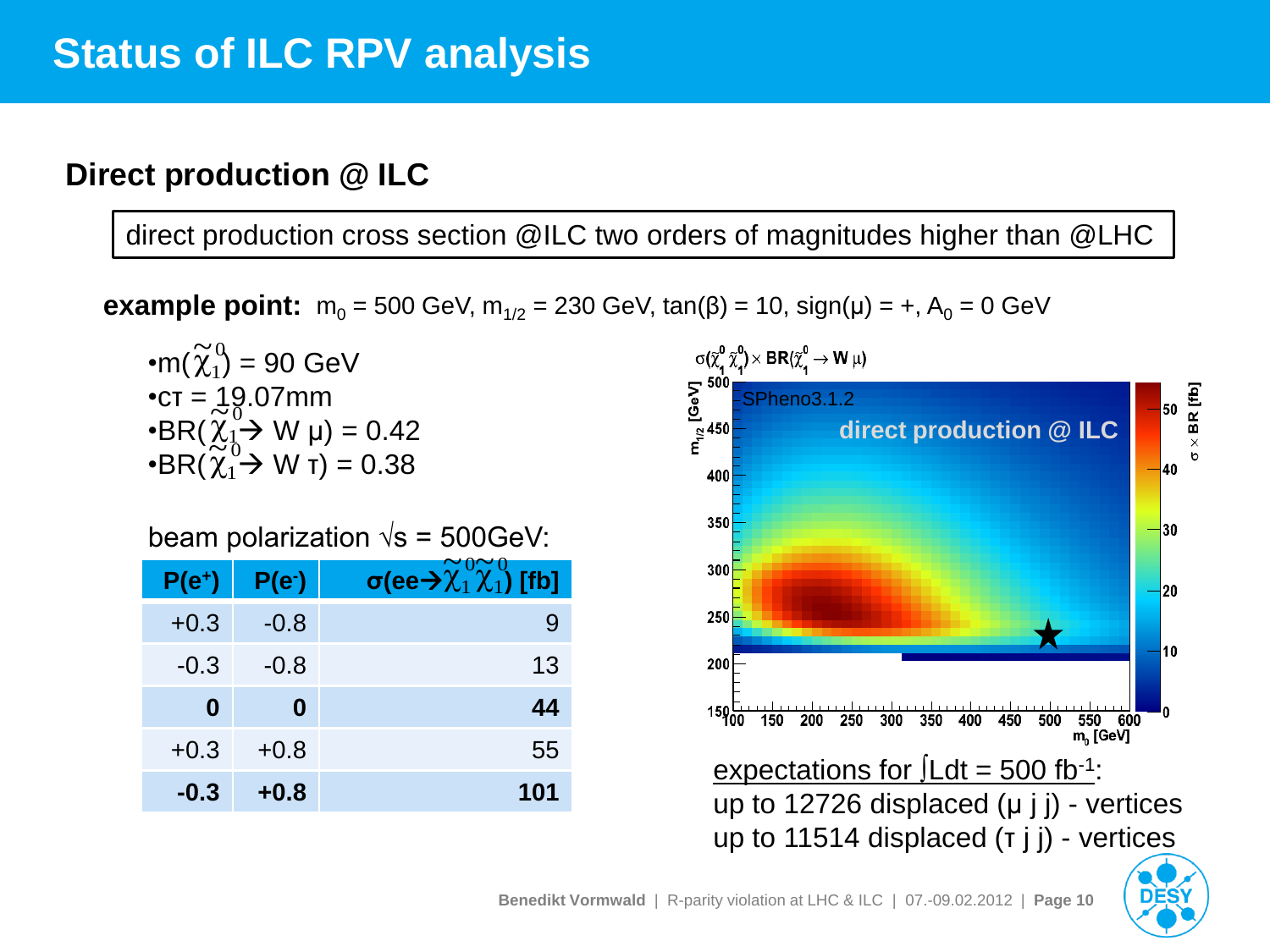### **Status of ILC RPV analysis**



- 2 displaced vertices event selection:

- reconstructed μ or τ from displaced vertex
- equal mass constraint of displaced vertices
- W mass constraint
	- $→$  **background free analysis**
- → use hadronic decay channel of W: **full reconstruction of event possible**!
- $\rightarrow$  clean environment: good performance of tracking and vertex finding expected



**j**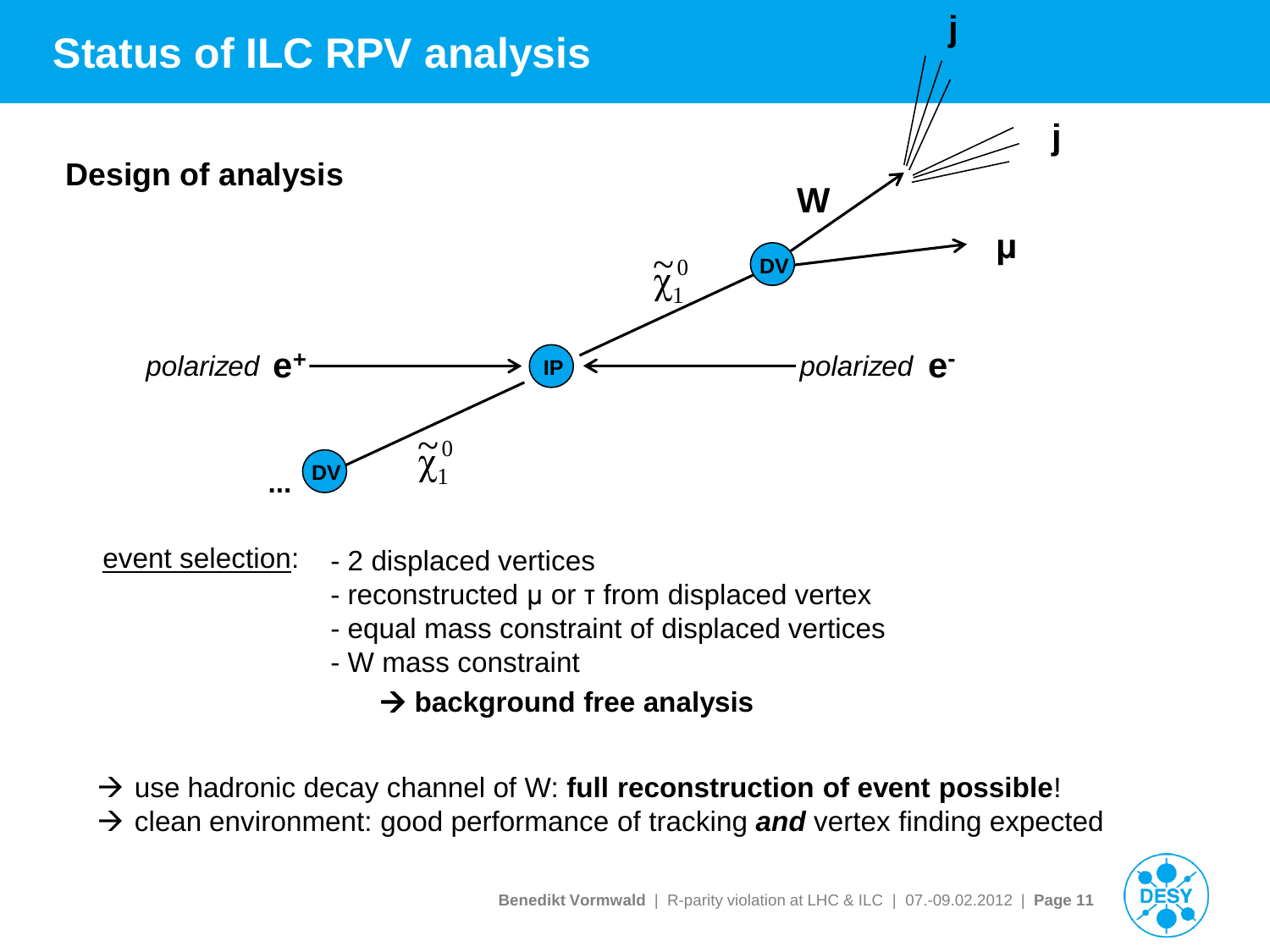### **Status of ILC RPV analysis**

#### **Status of bRPV displaced vertex search for ILC**

- framework set up to generate events for almost any SUSY model (incl. bRPV) → Whizard & Sarah (see talk LC Forum Munich)
- found some problems in treatment of long-lived exotic particles in detector simulation  $\rightarrow$  developed a new scheme for MOKKA to treat lifetime correctly



• waiting for fully reconstructed data (v13)

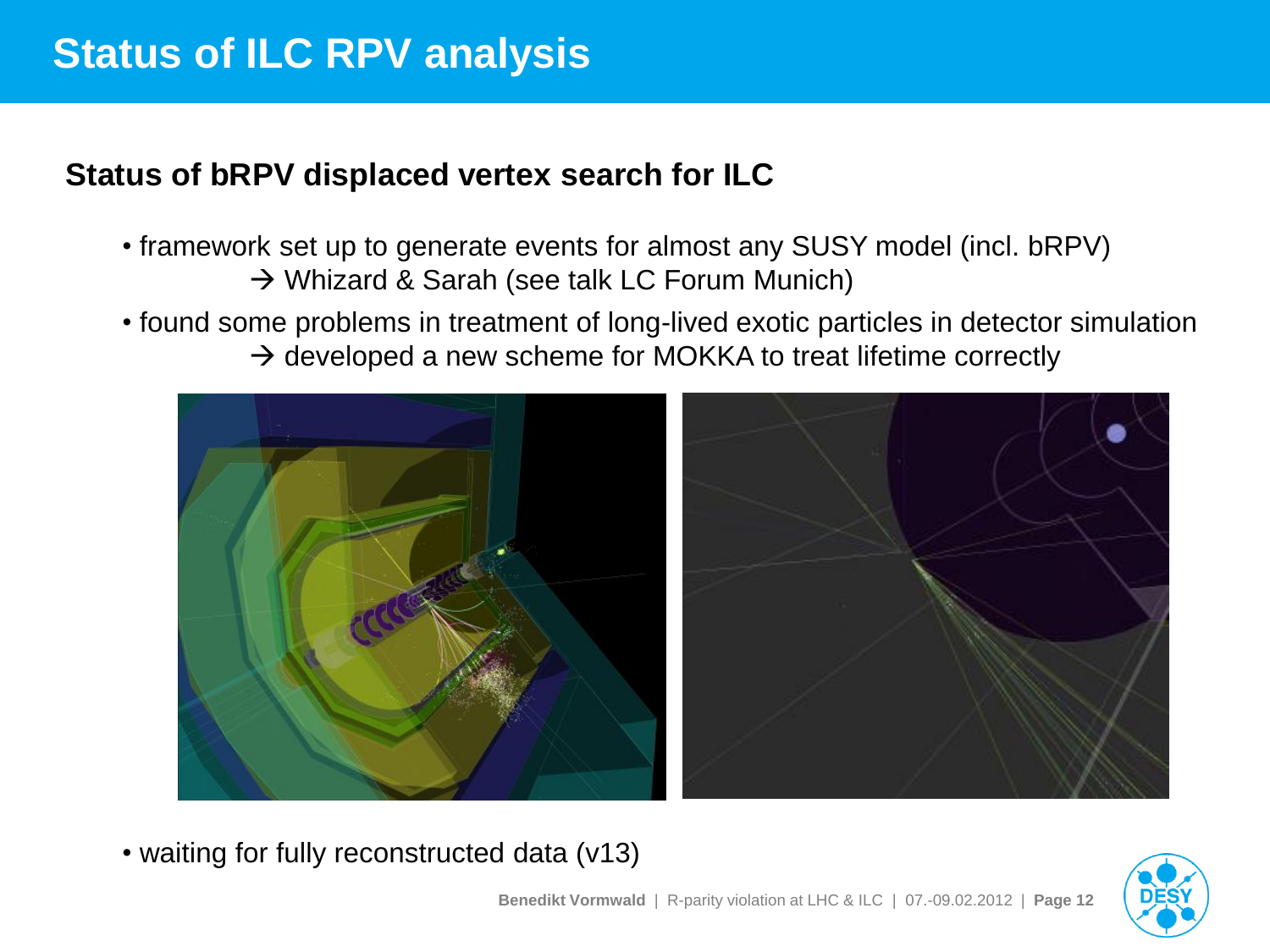### **Conclusion**

### **Conclusion**

- > R-parity violation is an interesting alternative to "normal" SUSY
- bRPV could explain neutrino parameters
- some RPV LHC searches ongoing
- especially for high squark masses: sensitivity of ILC expected to be better
- > **ILC is the perfect machine to study new electroweak-coupling, long-lived particles**

A DIMENSI DARK MATTER 11665 RK ENERGY **SUPERSYMMETRY** ICATION UNIVERSE

### **Thank you for your attention.**

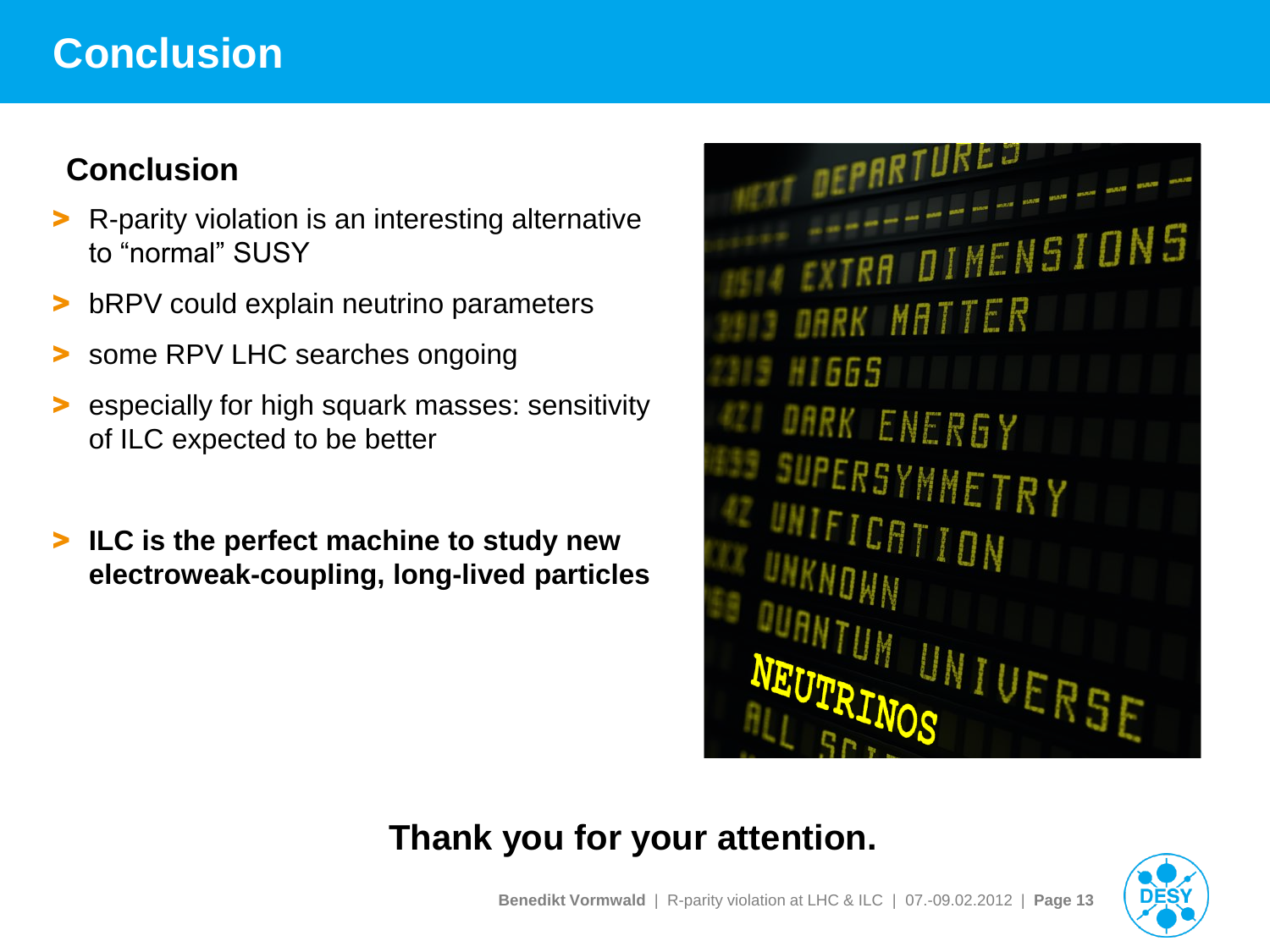# **Backup slides**

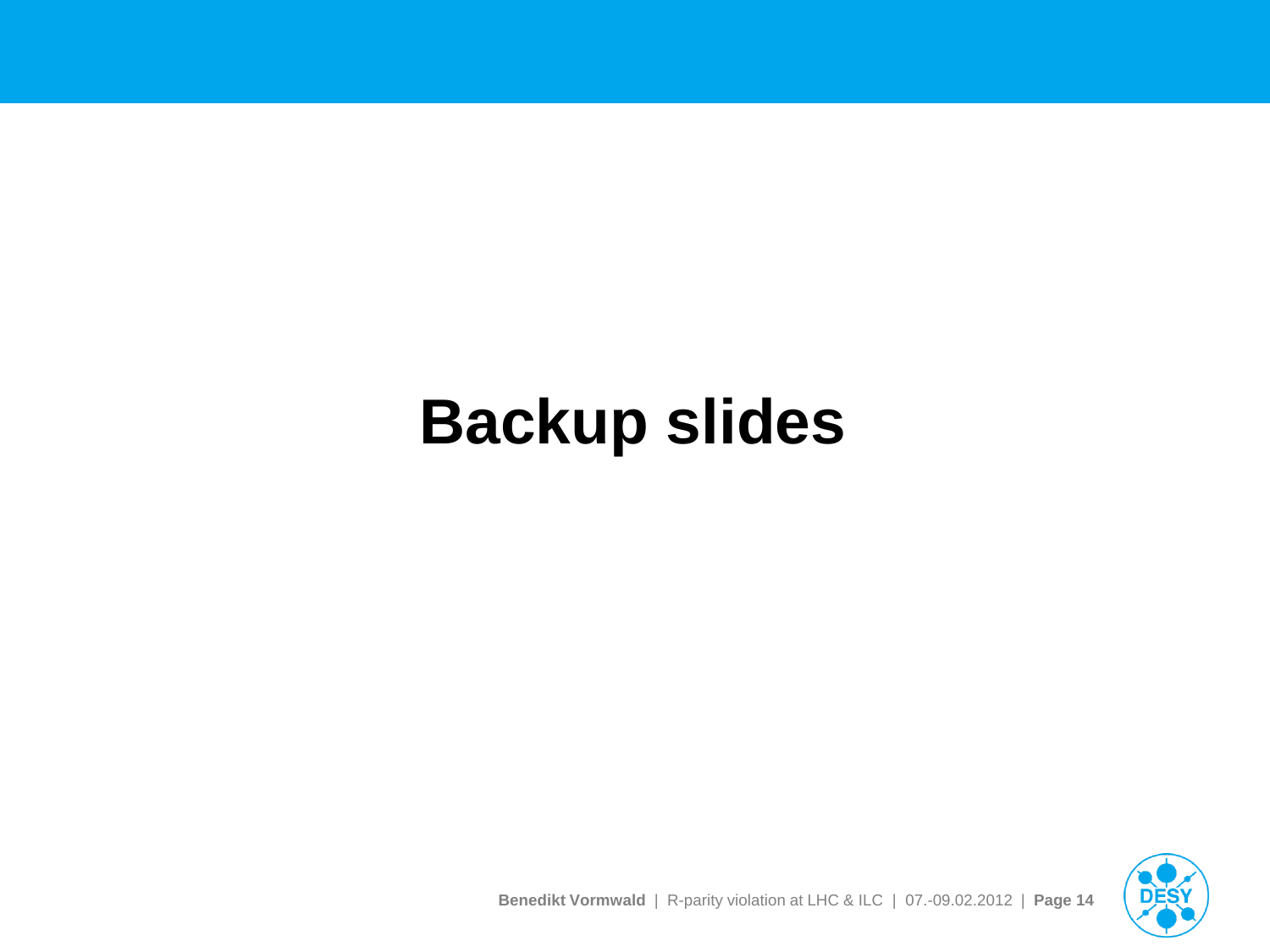#### **Direct production @ ILC**

direct production cross section @ILC two orders of magnitudes higher than @LHC

**example point:**  $m_0 = 220$  GeV,  $m_{1/2} = 250$  GeV, tan( $\beta$ ) = 10, sign( $\mu$ ) = +, A<sub>0</sub> = 0 GeV

•m(
$$
\widetilde{\chi}_1^0
$$
) = 97 GeV  
\n•cr = 4.55mm  
\n•BR( $\widetilde{\chi}_1^0$ → W µ) = 0.28  
\n•BR( $\widetilde{\chi}_1^0$ → W T) = 0.25

beam polarization  $\sqrt{s}$  = 500GeV:

| $\sim$   |                    |                                                                                |
|----------|--------------------|--------------------------------------------------------------------------------|
| $P(e^+)$ | P(e <sub>1</sub> ) | σ(ee $\bm{\rightarrow}\widetilde{\bm{\chi}}_1^0\widetilde{\bm{\chi}}_1^0$ [fb] |
| $+0.3$   | $-0.8$             | 35                                                                             |
| $-0.3$   | $-0.8$             | 49                                                                             |
| $\Omega$ | 0                  | 170                                                                            |
| $+0.3$   | $+0.8$             | 209                                                                            |
| $+0.3$   | $-0.8$             | 387                                                                            |

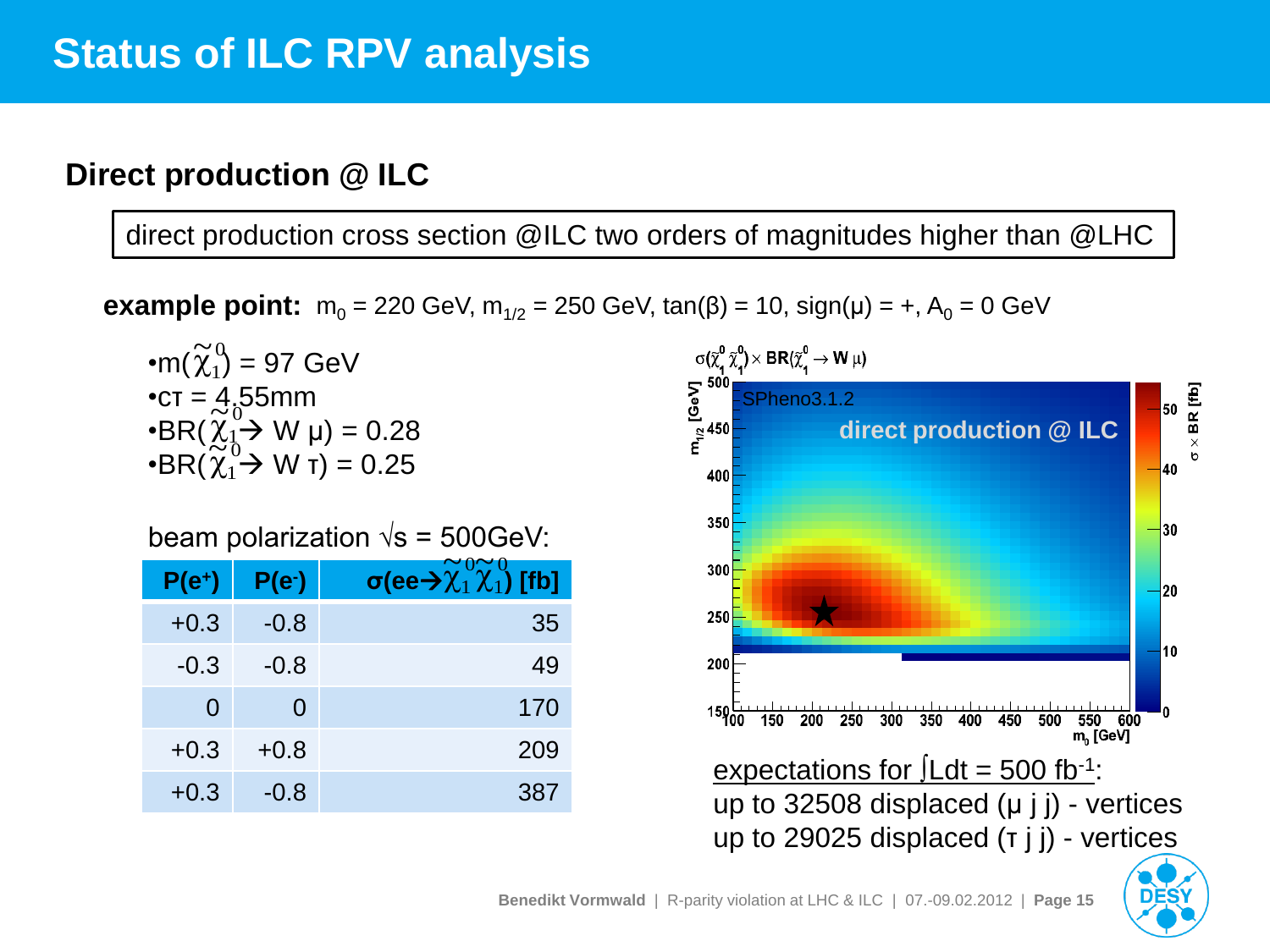

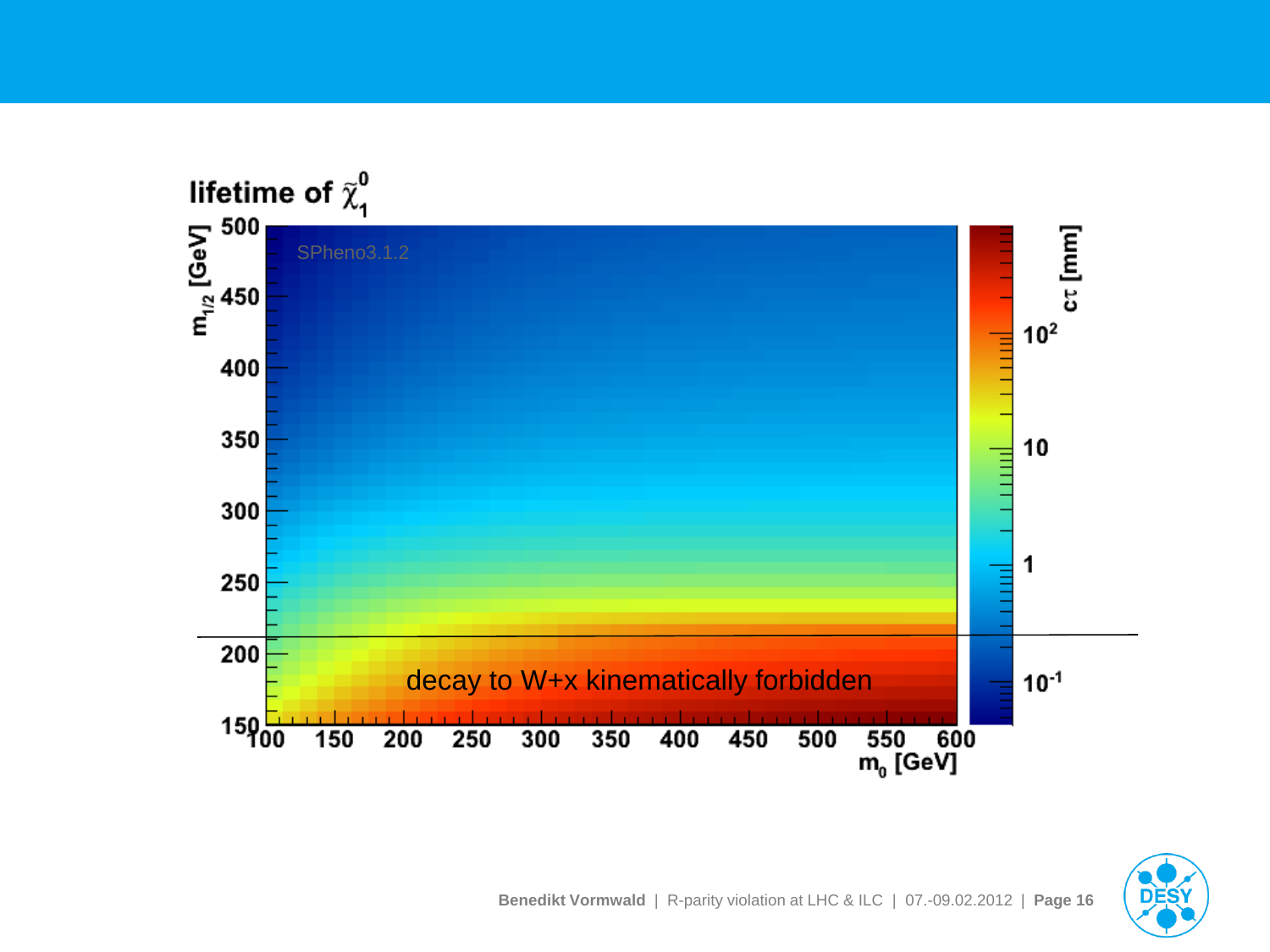

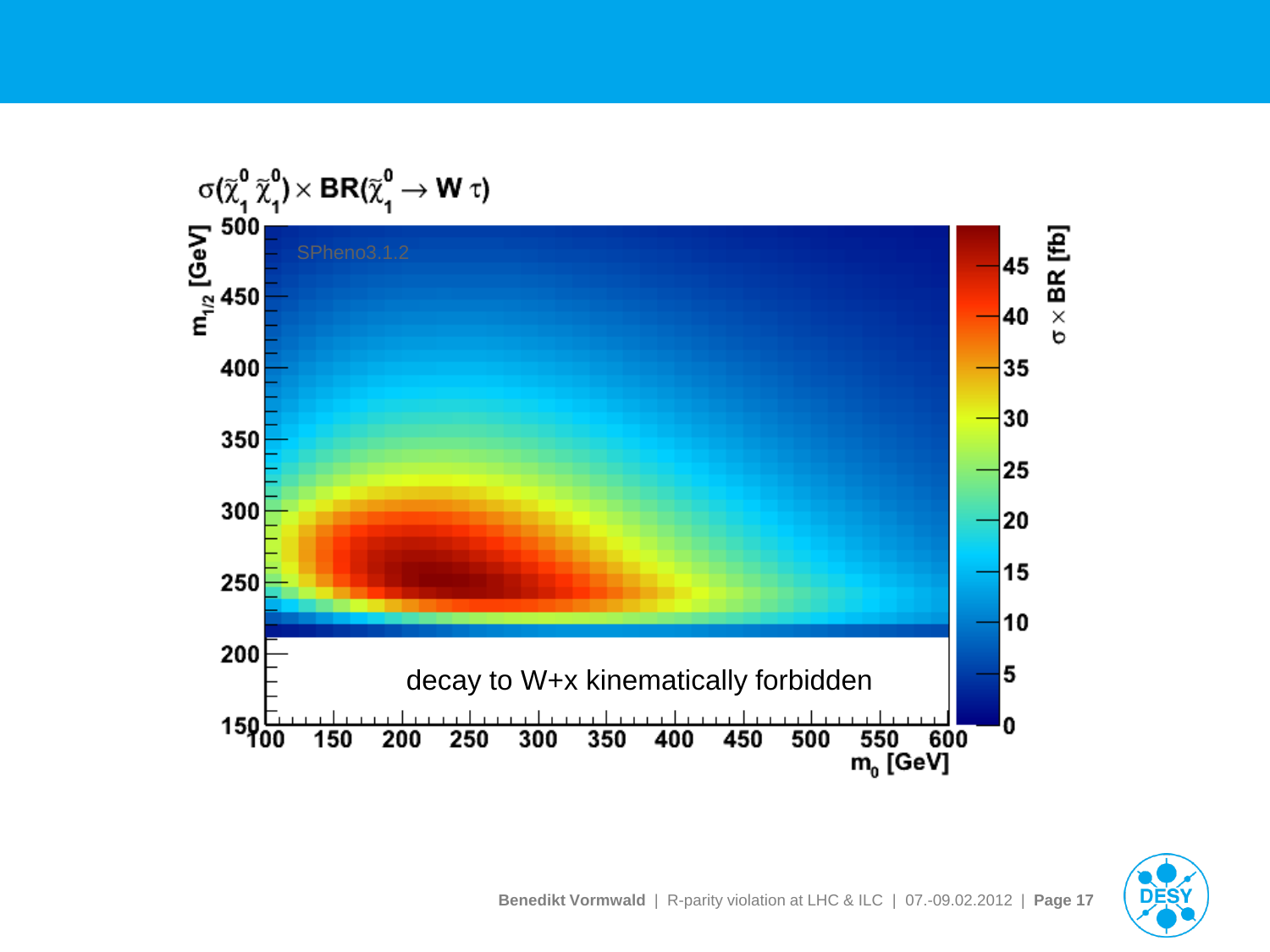

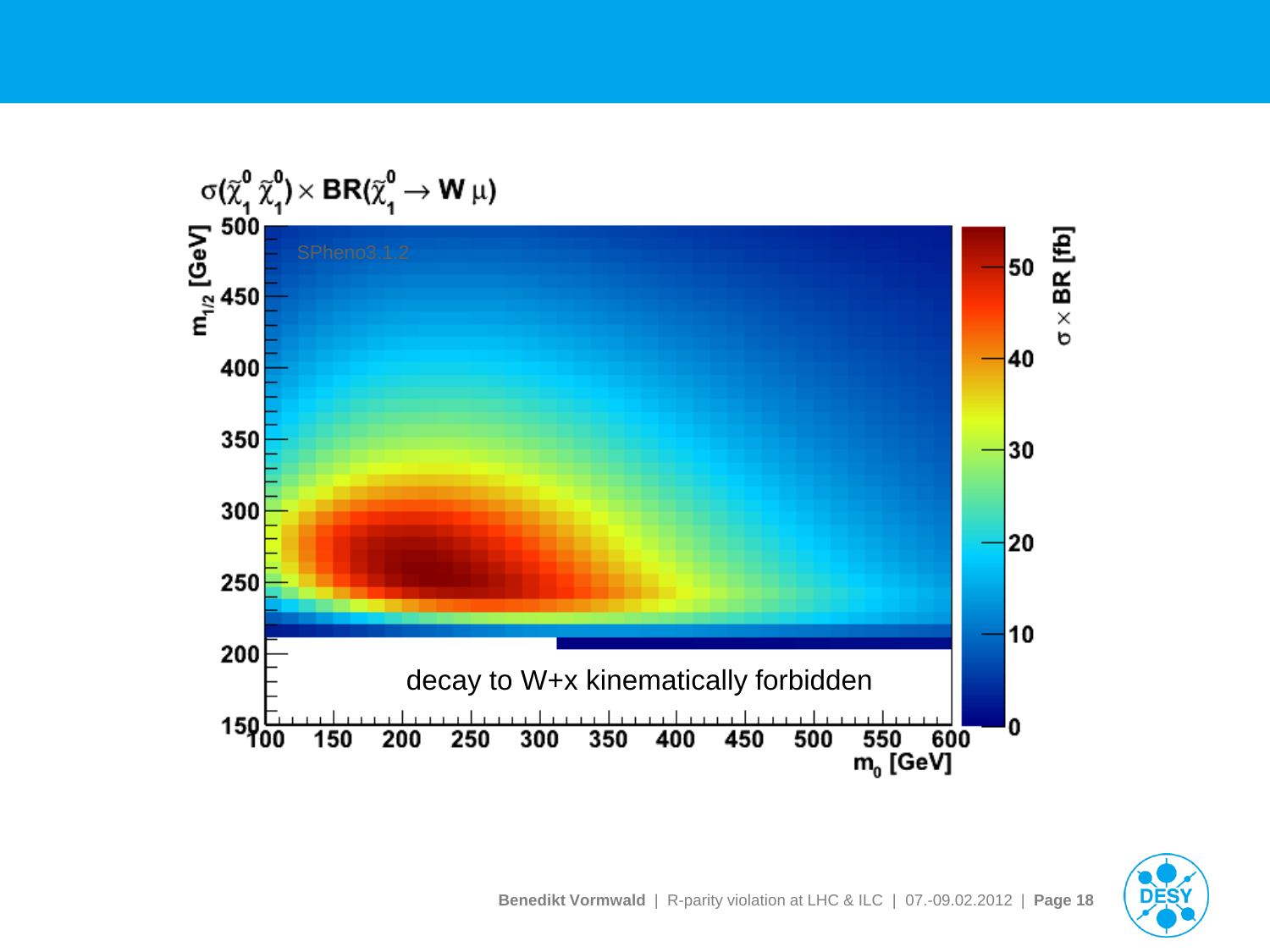

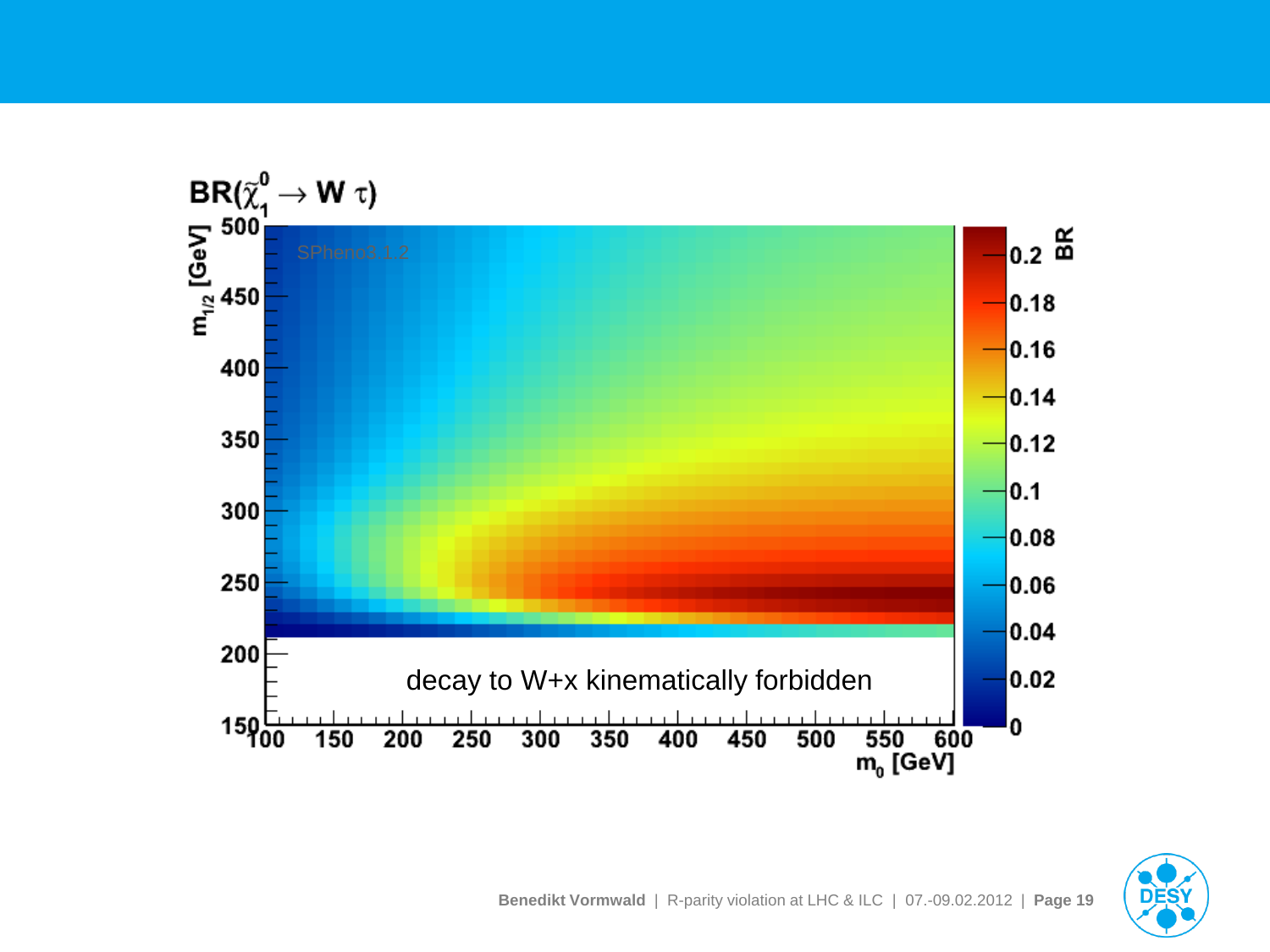

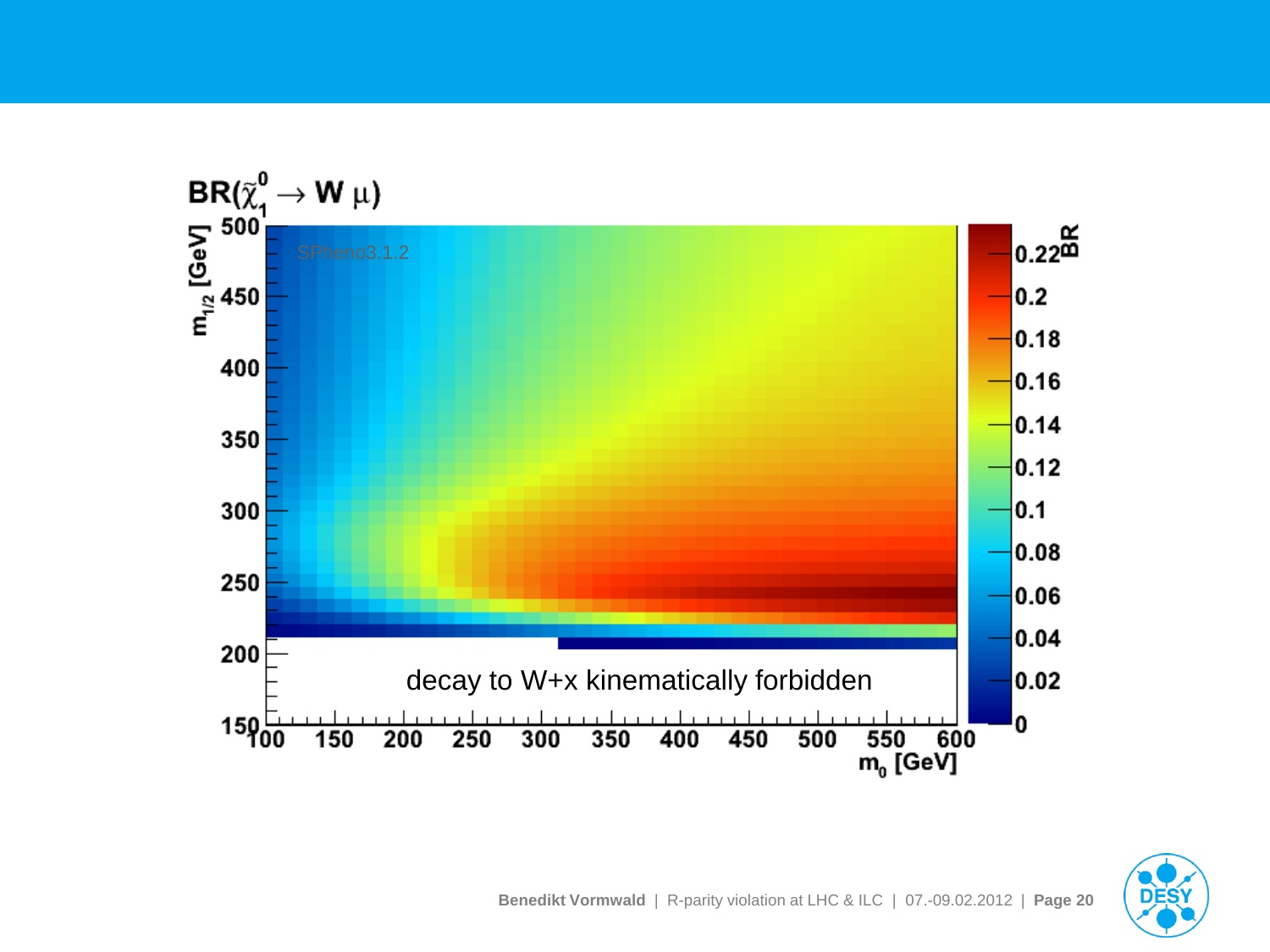

 $10<sup>2</sup>$ 

10

1

 $10^{-1}$ 

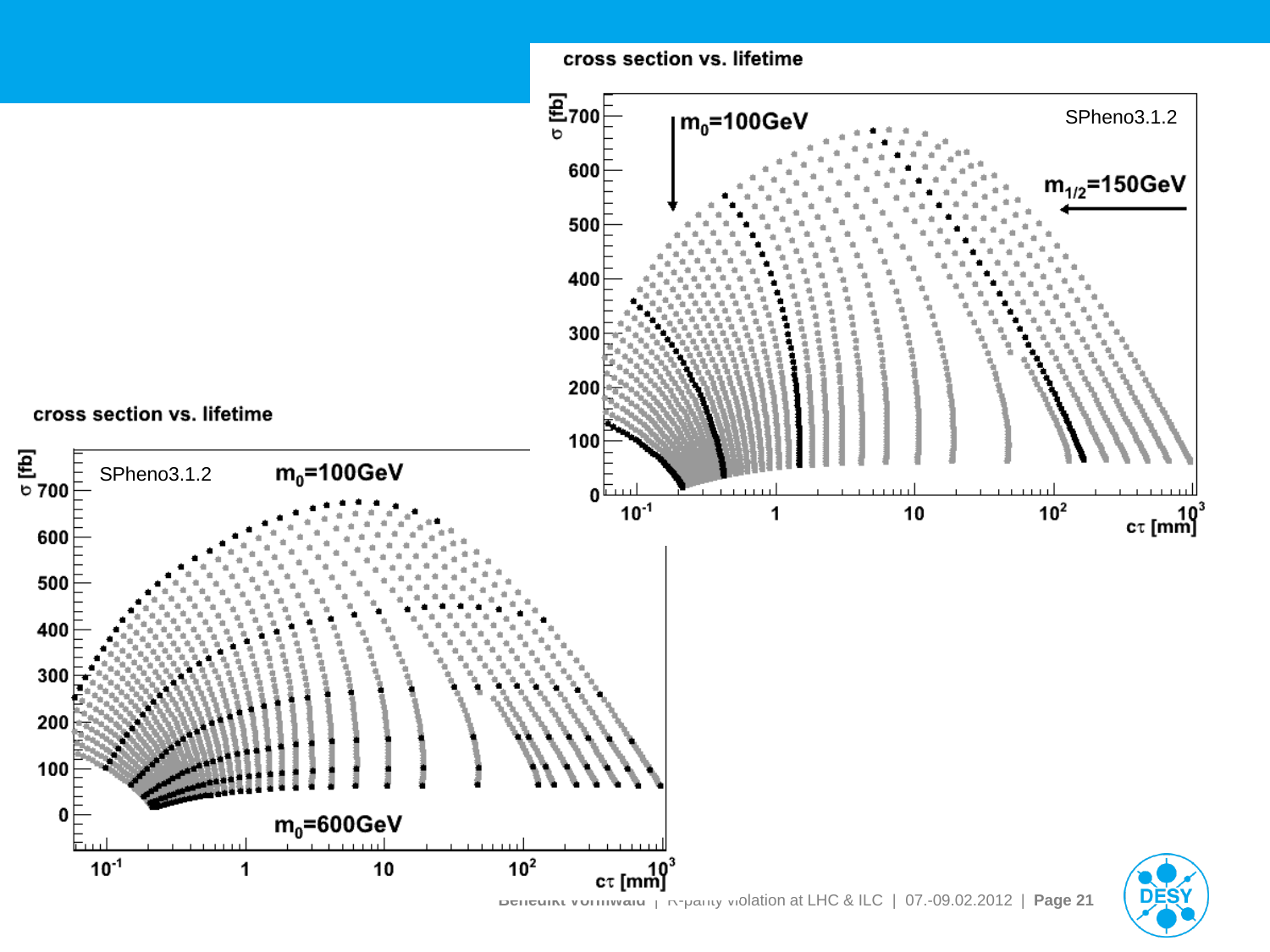

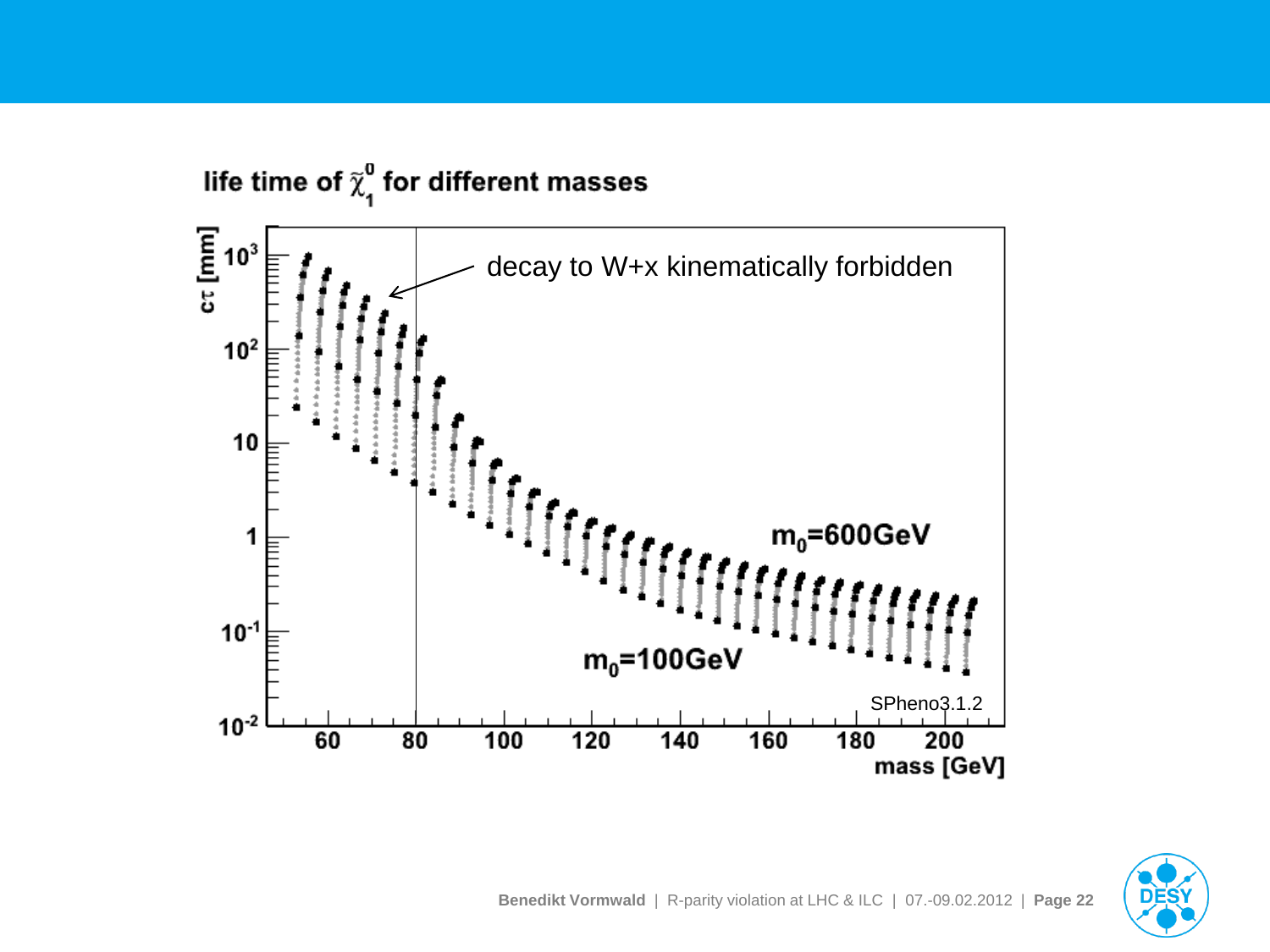

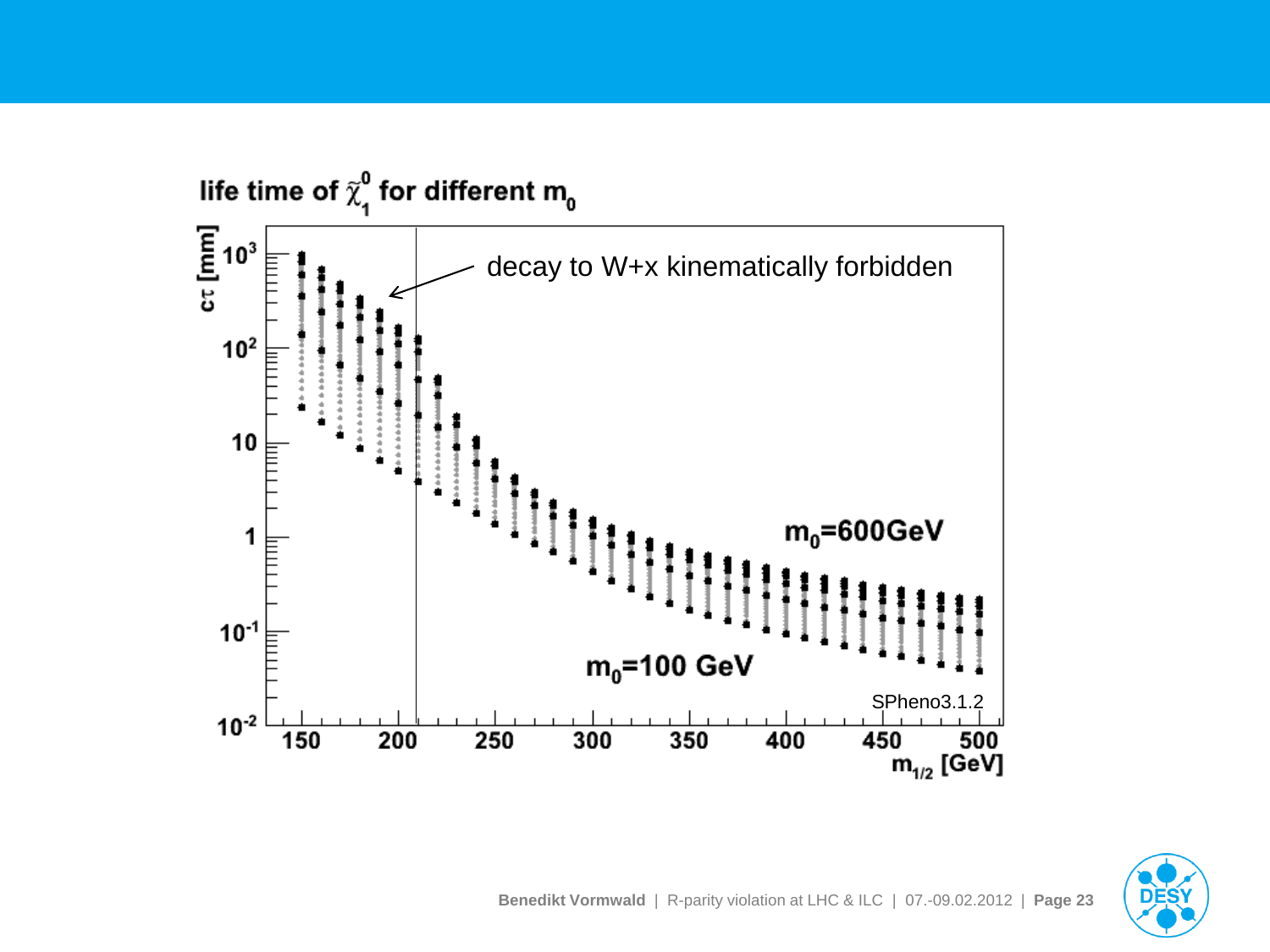

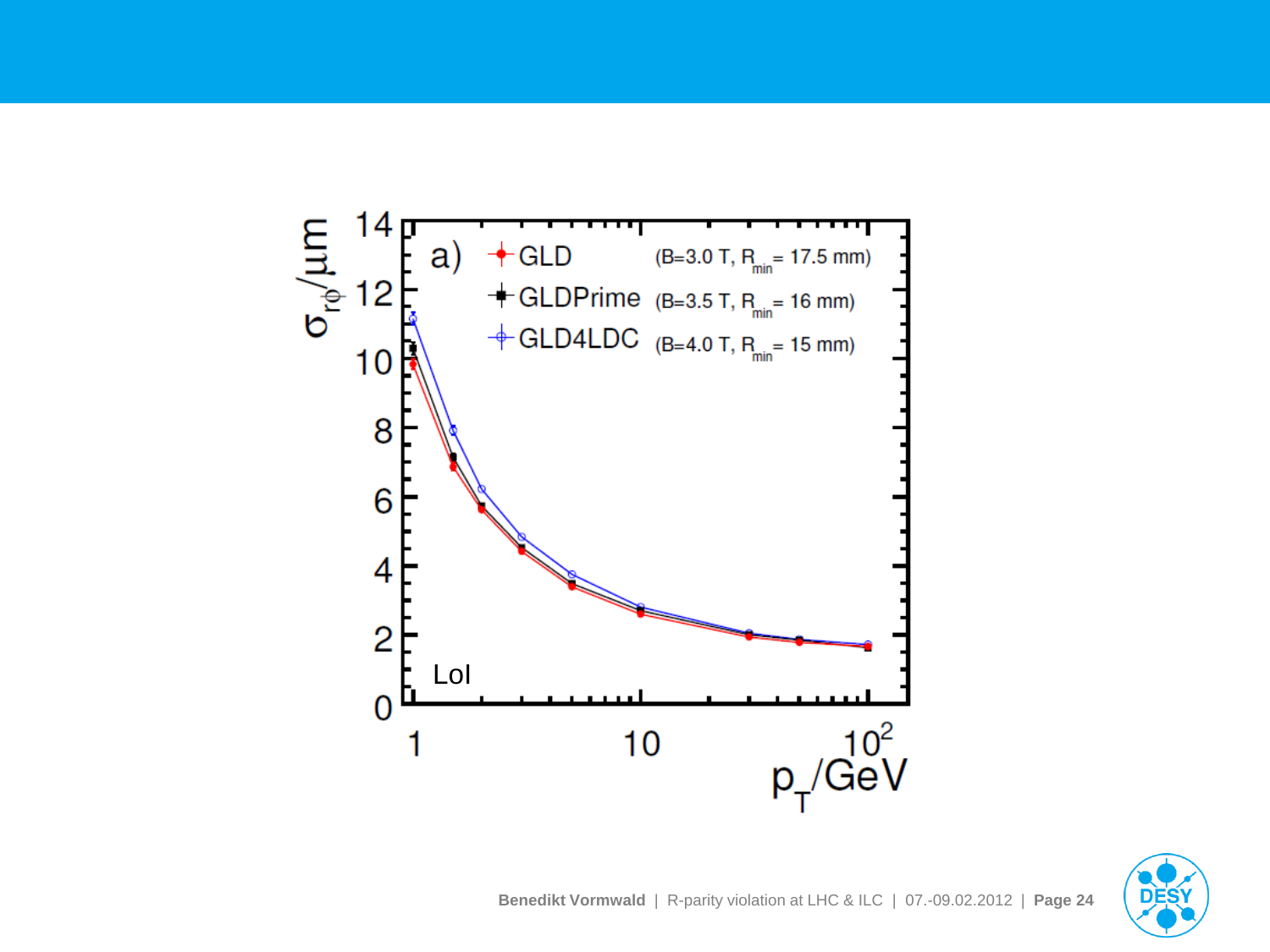### **R parity**

#### **Superpotential**

$$
W = \varepsilon_{ab} \Big( h_U^{ij} \hat{Q}_i^a \hat{U}_j \hat{H}_u^b + h_D^{ij} \hat{Q}_i^b \hat{D}_j \hat{H}_d^a + h_E^{ij} \hat{L}_i^b \hat{R}_j \hat{H}_u^a - \mu \hat{H}_d^a \hat{H}_u^b + \varepsilon_i \hat{L}_i^a \hat{H}_u^b \Big)
$$

 $\rightarrow$  Higgs/Slepton-mixing

 $\rightarrow$  Sneutrinos acquire VEV  $\qquad \left\langle \widetilde{\boldsymbol{\mathcal{V}}}_{i}\right\rangle =\boldsymbol{\mathcal{V}}_{i}$ 

→ corresponding RPV soft SUSY breaking term

 $\tilde{v}$ 

*b u a*  $L_{soft}^{BRpV} = -B_i \varepsilon_{ab} \varepsilon_i \widetilde{L}_i^a H$  $\tilde{\mathbf{r}}$  $=-B_i\varepsilon_{ab}\varepsilon_i$ 

MSSM superpotential bRPV term

#### **masses and mixings of neutral fermions**

 $, v_e, v_u, v_\tau)$  $\overset{\sim}{\bf{r}}$ ,  $\overset{\sim}{\bf{r}}$  $\psi^{0T} = (-i\lambda^{\prime}, -i\lambda^{3}, \tilde{H}_{d}^{1}, \tilde{H}_{u}^{2}, V_{e}, V_{\mu}, V_{\tau})$  $\widetilde{H} = (-i\lambda^{\prime}, -i\lambda^3, \widetilde{H}^1_d, \widetilde{H}^2_d)$ Basis of neutral fermions: Mass terms in the Lagrangian are given by:  $(\psi^0)$  M<sub>N</sub> $\psi^0$  + h.c. 2  $1 \int_{\mathcal{U}} 0 \, Y \, \mathbf{M}$  $L_{m} = -\frac{1}{2} (\psi^{0})^{T} \mathbf{M}_{N} \psi^{0} + h.c.$  $\mathbf{M}_{m} = -\frac{1}{2} (\psi^0)^{\mu} \mathbf{M}_{N} \psi^0 +$  $\perp$  $\bigg)$  $\overline{\phantom{a}}$  $\bigg($  $=$ 0  $M$ <sub>20</sub>  $m^T$ MIXING MIXING  $\mathbf{M_N} = \begin{pmatrix} M & \mathbf{m} & \mathbf{m} \\ \mathbf{m} & \mathbf{m} & \mathbf{m} \end{pmatrix}$  4x3 RPV matrix 4x4 MSSM neutralino

 $\overline{\phantom{a}}$ 

 $\setminus$ 

*m*



 $i = 1...3$ 

 $\overline{\phantom{a}}$ 

 $\int$ 

 $\overline{0}$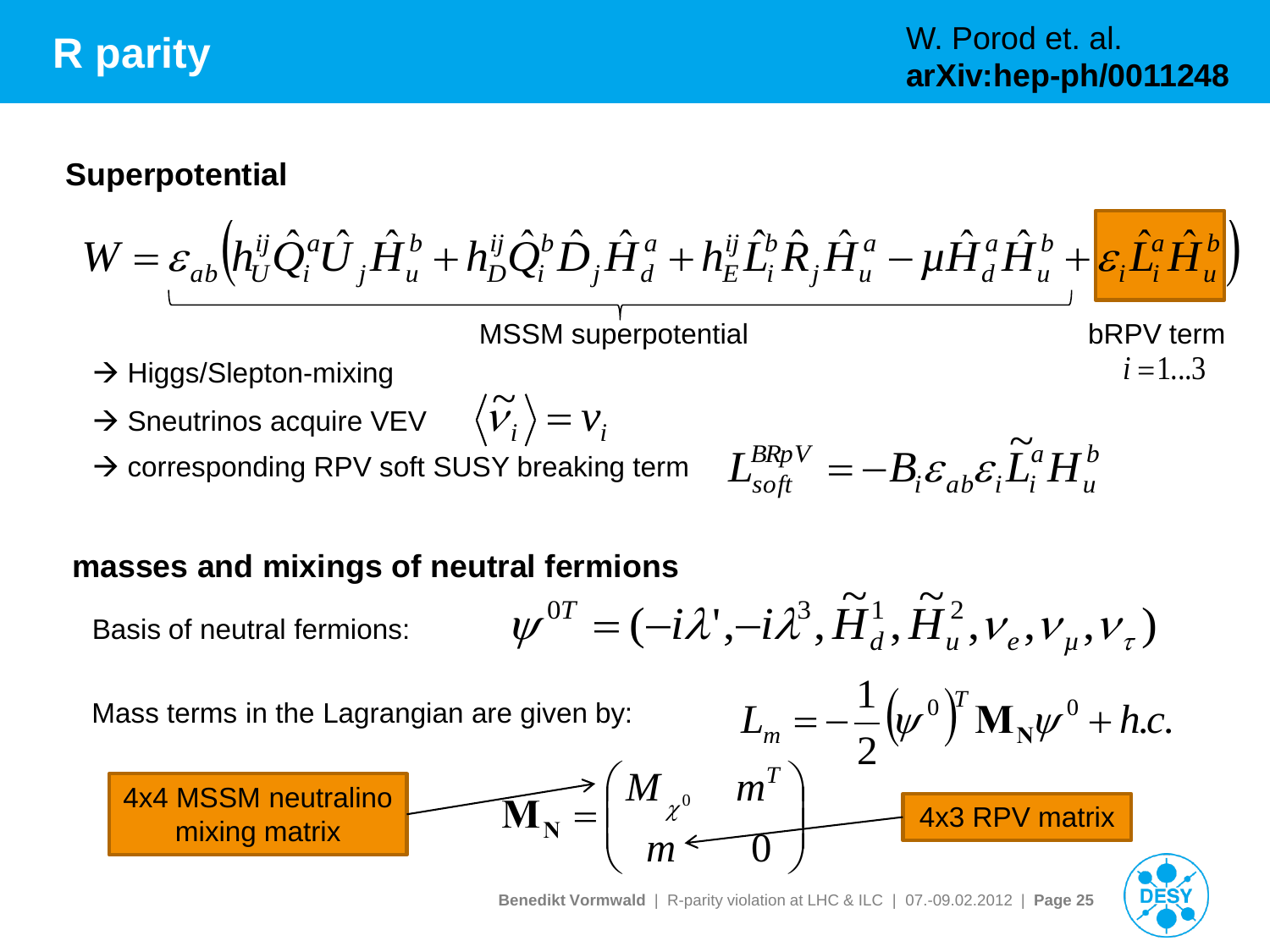### **R parity**

### W. Porod et. al. **arXiv:hep-ph/0011248**

### Approximate diagonalization of  $\mathbf{M}_{\mathbf{N}}$

$$
\mathbf{M}_{\mathbf{N}} = \begin{pmatrix} M_{\chi^0} & m^T \\ m & 0 \end{pmatrix}
$$

 $\mathbf{M}_{\mathbf{N}}$  can be block-diagonalized for small RPV parameters  $\,$  via the Seesaw-like diagonalization:  $\mathbf{M}_{\mathbf{N}} = diag(M_{\chi^0}, m_{e\!f\!f})$ 

$$
m_{\text{eff}} = -m M_{\chi^0} m^T = \frac{M_1 g^2 + M_2 g^2}{4 \det M_{\chi^0}} \begin{pmatrix} \Lambda_e^2 & \Lambda_e \Lambda_\mu & \Lambda_e \Lambda_\tau \\ \Lambda_\mu \Lambda_e & \Lambda_\mu^2 & \Lambda_\mu \Lambda_\tau \\ \Lambda_\tau \Lambda_e & \Lambda_\tau \Lambda_\mu & \Lambda_\tau^2 \end{pmatrix}
$$

where

 $\Lambda_i = \varepsilon_i v_d + \mu v_i$ 

"alignment parameters"

A final diagonalization of  $\displaystyle{M}_{\chi^0}$  leads to the neutralino masses  $\displaystyle{\ m}_{\chi^o_i}$ *i m* and a diagonalization of leads to one tree level neutrino mass. *meff*

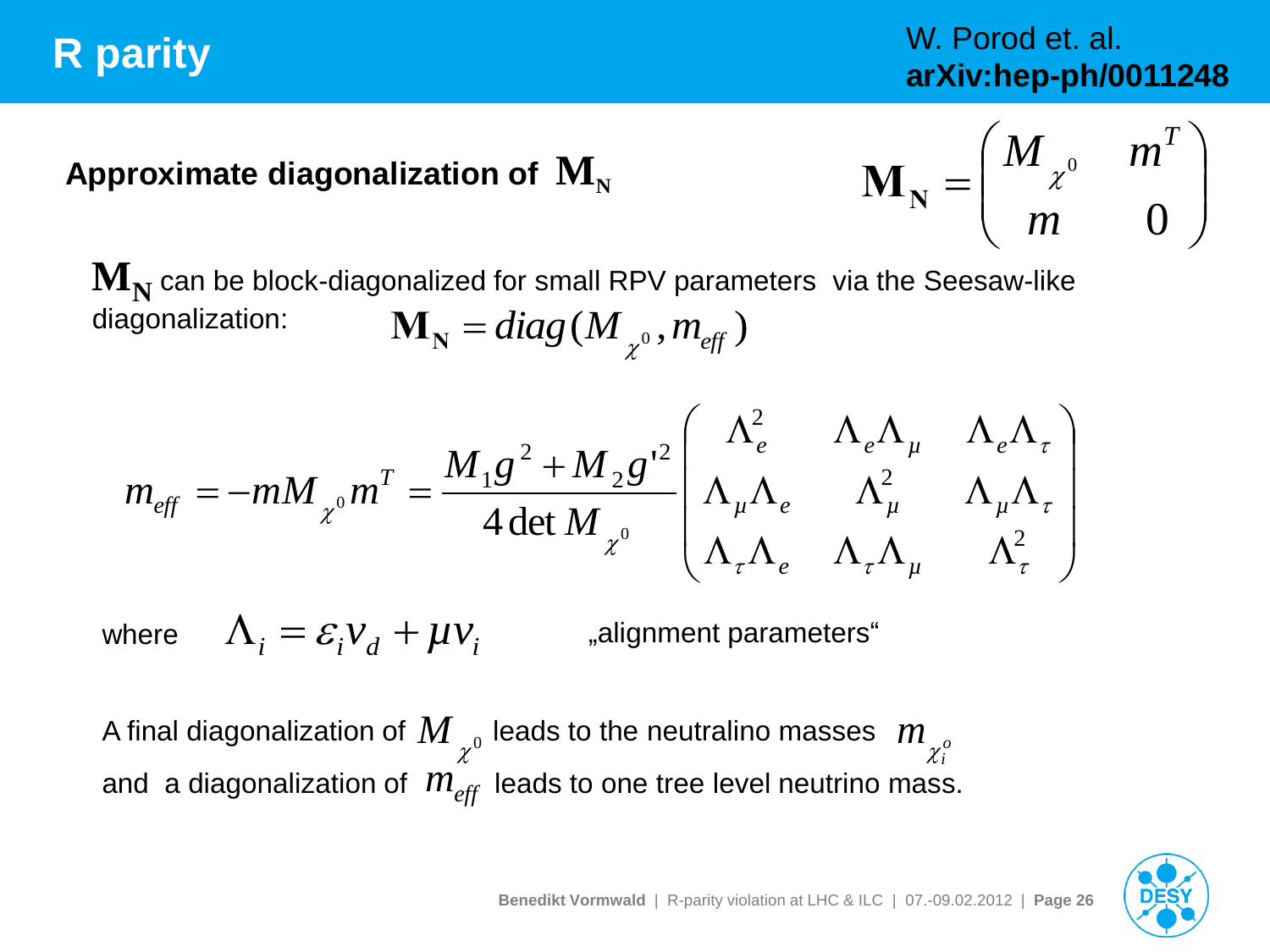### **ILC potential**

#### **Benchmark scenario/ mass spectrum**



 $\rightarrow$  Higgs/Slepton mixing (new particle names S, P)